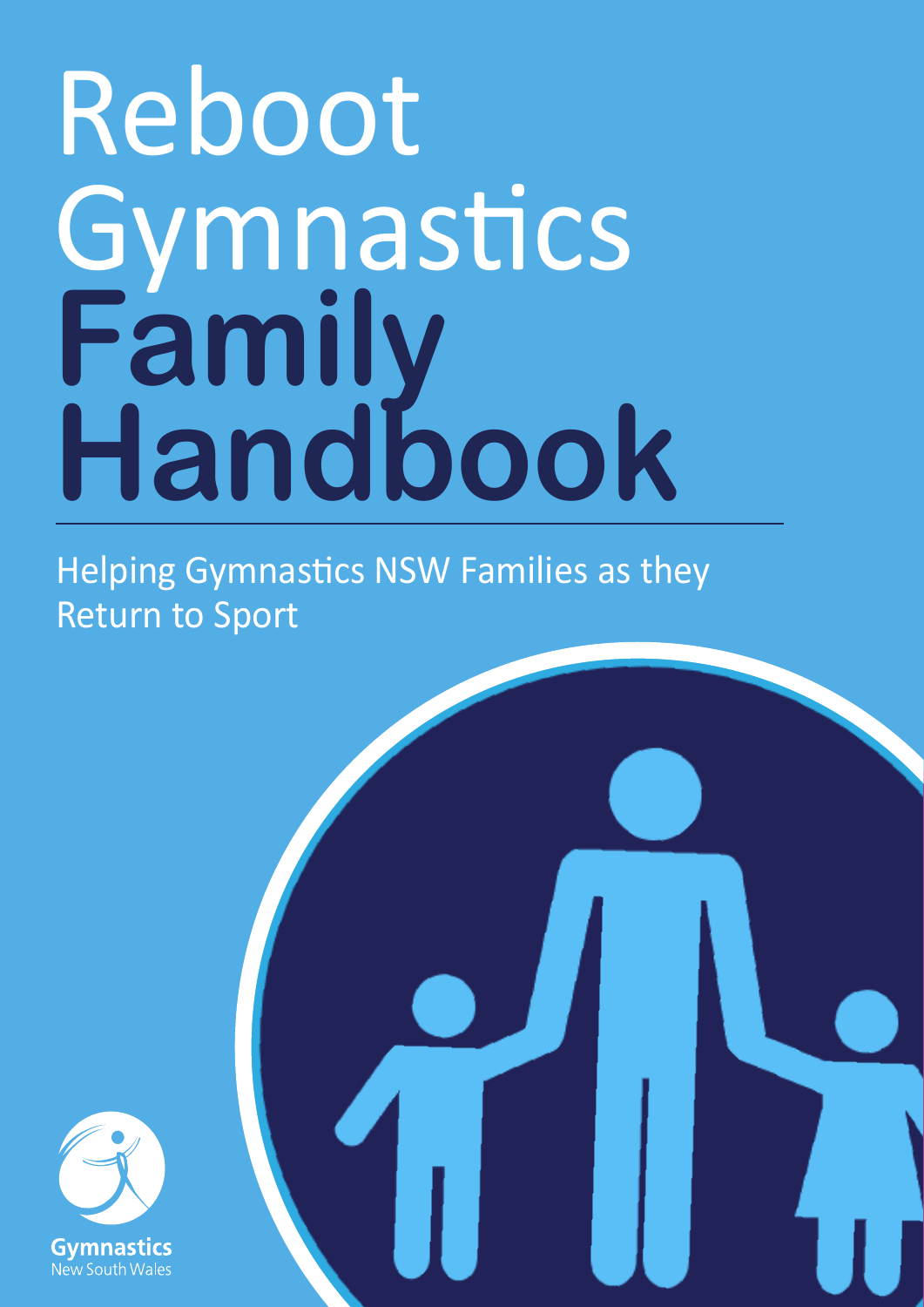## Let's keep our gymnastics clubs COVIDSafe

The impact of COVID-19 has greatly impacted gymnastics clubs in NSW however our commitment to the safety and wellbeing of all gymnastics families has not wavered.

Gymnastics clubs have a responsibility to ensure the health, safety and wellbeing of participants, volunteers and employees which includes their physical and mental wellbeing.

To ensure that we are looking after all of our gymnastics families there will be changes to how gymnastics classes operated prior to COVID-19.

This document highlights some general changes you can expect, however keep in mind each club is unique and your club will also provide additional updates to best suit your community.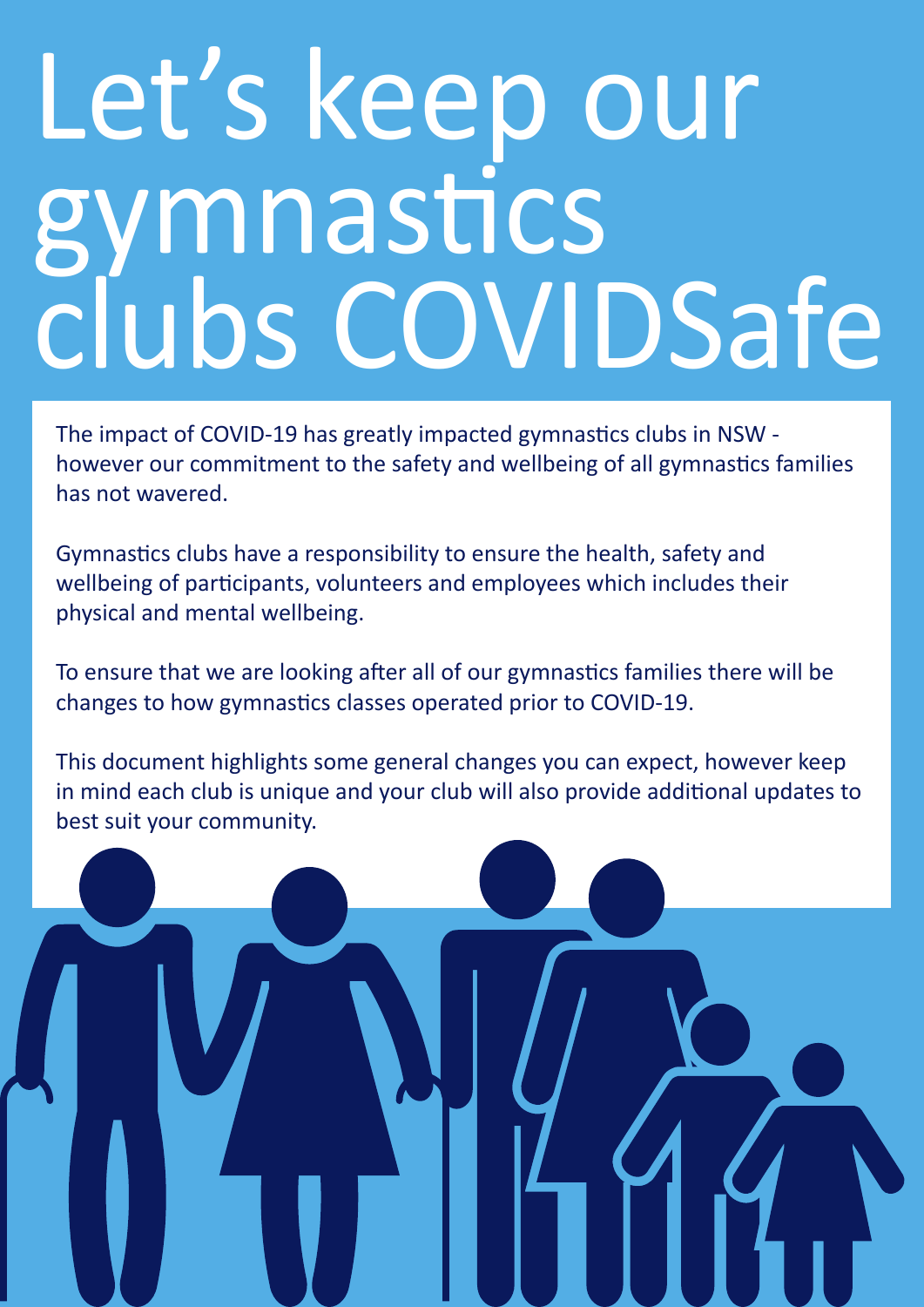# Before Arrival

### Daily Health Screening

Your club **may** ask you to complete a Daily Health Screening questionnaire for your child prior to arrival of the scheduled class.

This screening questionnaire may be accompanied by the completion of an Attendance Register to ensure contact tracing can occur as required.

#### Drop, Train, Leave

Your club **may** request only one parent or carer per child is in attendance when dropping the gymnast off to training.

All gymnastics facilities are different, you may/may not be permitted to enter the facility to reduce the number of individuals within the facility.

Your club should inform you of new drop-off/pick-up procedures, that these areas are well sign-posted, and will ensure the safety of your child whilst within their care.

Remember to ensure your personal contact details with the club are up to date in the event that your club needs to contact you for any urgent matter.

### Wear clean clothes

We encourage you to make sure your child arrives at their participating club in clean and appropriate attire ready for training. Where possible, participants should avoid wearing their school clothes to training after long durations in contact with other individuals and where possible contamination may have occurred.

Some restrictions are in place regarding shared amenities. Where amenities remain open, access may be provided and restricted to certain users of the facility.

#### Listen to your coach

Children are adapting to the changes within society at the same time adults are, however, there can be differing expectations within different environments which makes it challenging for children to adapt to change at the pace required.

Prior to attending class talk to your child about some of the potential changes that may have been implemented within the club. Encourage them to listen to the coach and follow instructions as directed.

### You may be asked to bring your own smaller items

Your club **may** request that athletes provide their own personal equipment, including but not limited to; bringing their own chalk in a clearly marked container, clearly marked full water bottle etc.

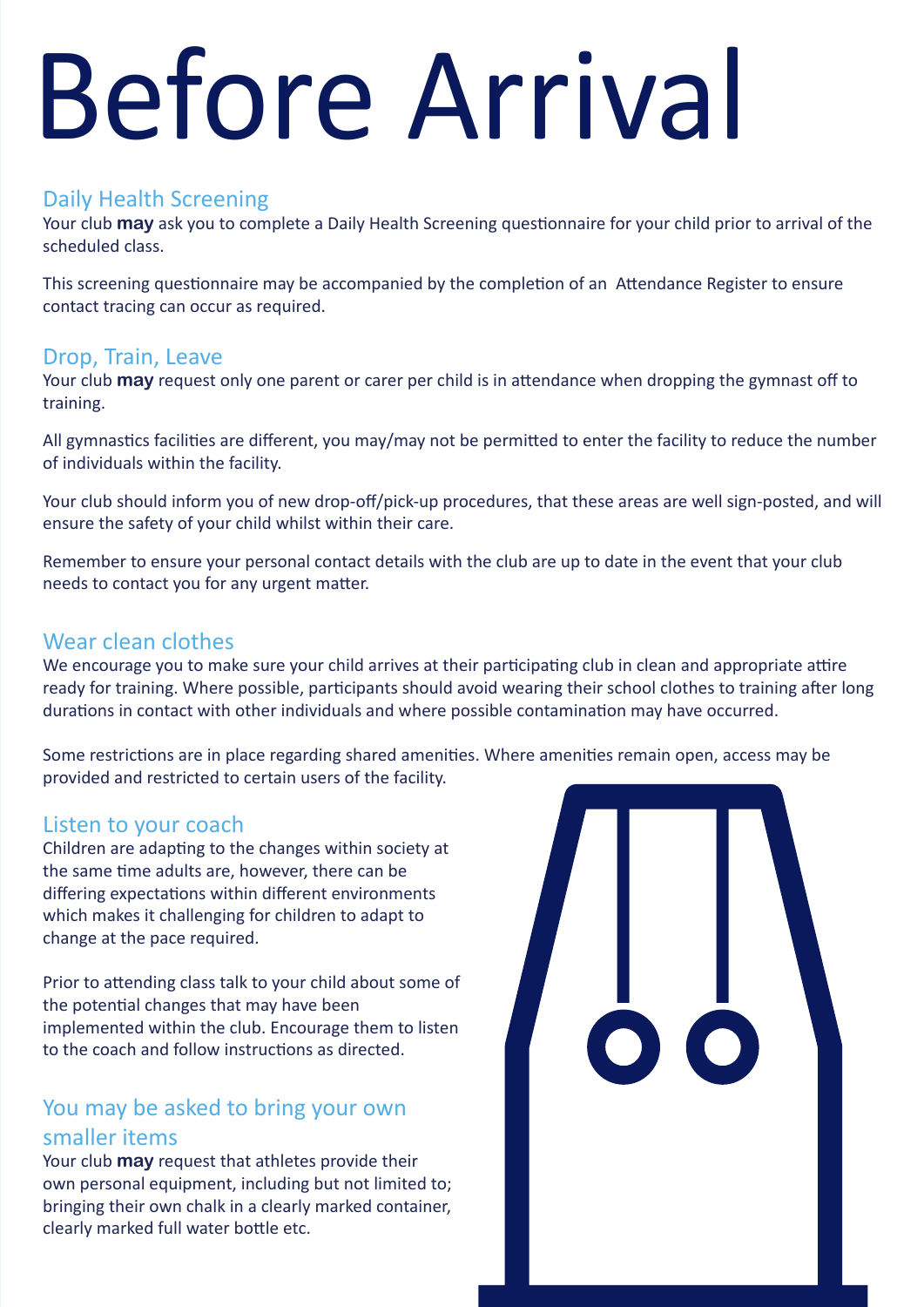# During Class

### The class structure may be different

Social distancing, venue restrictions, cleaning procedures, and the financial impact of COVID-19 presents a multitude of challenges for gymnastics operators which have necessitated certain decisions to maintain program delivery.

Parents should anticipate that new class structures will be implemented and may result in changes including but not limited to; small class numbers, separation of friends previously participating in groups, and changes to coaching staff.

Your club should communicate any significant change to the program your child was previously participating in. If you have any significant concerns speak to your club directly regarding the changes.

### Skill training will be different and focus on the safe development of skills

Safe skill development within gymnastics requires significant physical preparation and regular use of safety apparatus to aid development.

Your club should be implementing a 'Return to Training' plan to ensure athletes have a progressive return whilst avoiding overload and injury. This plan is likely to be underpinned by State and National resources and will be dependent on the level of the athlete.

Further, in assessing risk of transmission, some safety apparatus such as foam pits are temporarily prohibited to use to the extent previously utilised. Changes to equipment use may subsequently impact program planning including athlete skill development.

Parents should rest assured that coaches will continue to guide athletes through safe skill development in a time-frame appropriate with the athlete's condition, ability, and training environment.

### Physical contact will be limited, but your coach may spot for safety

For the large proportion of gymnastics the sport can be regarded as non-contact and therefore adheres to social distancing principles.

Your club should be limiting contact between athletes and/or between athletes and coaches wherever possible including avoiding any assisted stretching or massage. Your coaches are still likely to engage in appropriate spotting as a necessary aspect for safe skill development, however, should be developing habits of short contact periods, or, avoiding contact if unnecessary.

Gymsports which engage in group activity such as Acrobatics may become limited following health advice, however, small group work is not prohibited at this point in time.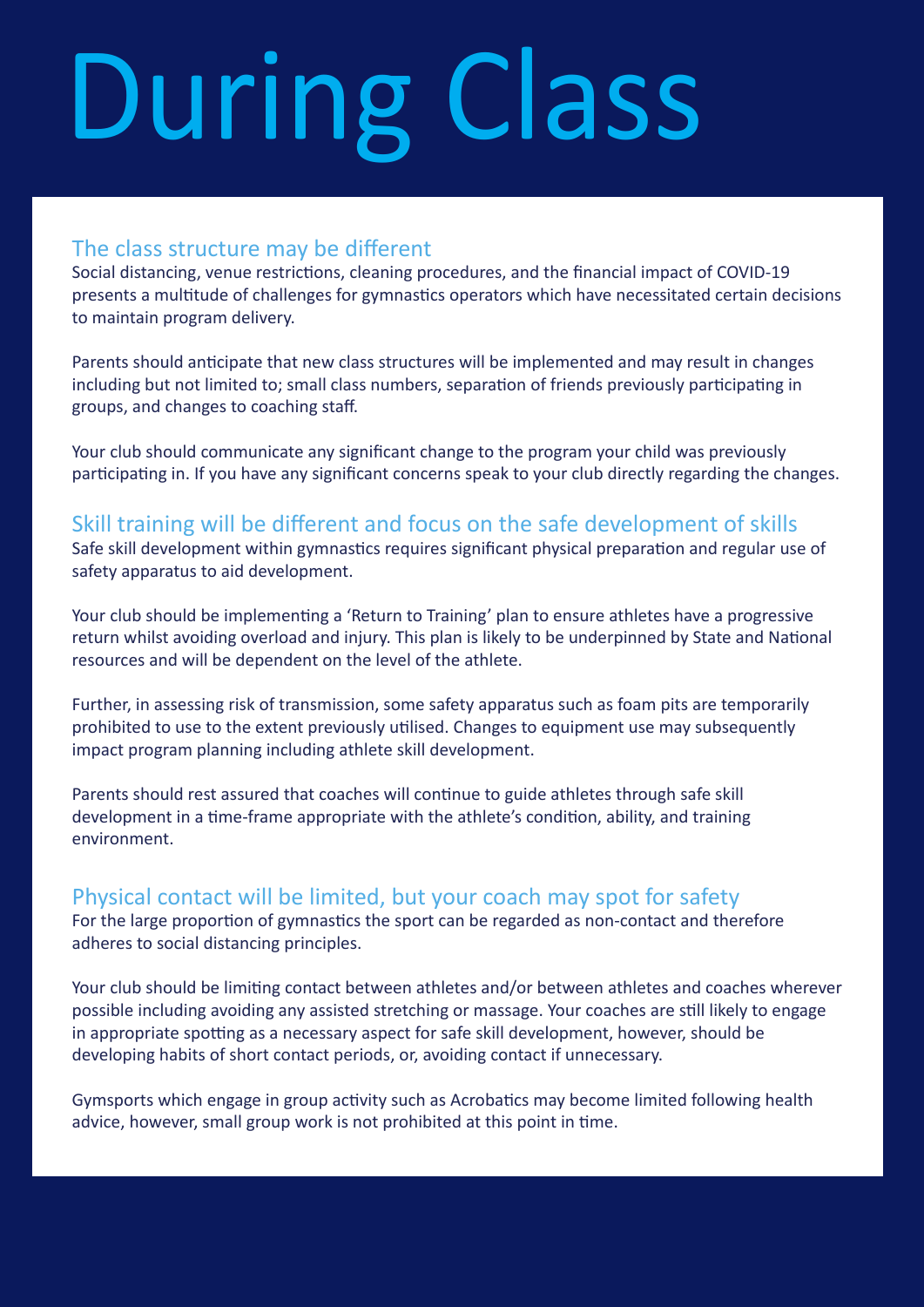# During Class

### There will be new hand washing and cleaning requirements

Like all businesses, new hygiene procedures will now be in place within your club. Your child will be regularly encouraged to wash their hands during participation. In some instances, your child may be requested to also sanitise their feet before using certain gymnastics apparatus.

**Remember if your child has any underlying health conditions, including skin conditions, you should notify your club immediately.** Your club should have a Safety Data Sheet on-site which documents and provides critical information about any hazardous chemicals that may be in use.

### KinderGym will look different

A unique aspect of gymnastics is the inclusion of parent-led activity in KinderGym.

Similar to other programs, necessary changes to class structure, equipment use, circuit activities, and screening prior to participation should be expected. Casual classes, or, flexible attendance may no longer be available to reduce contact between different groups of members.

Parents or carers who may be more vulnerable to infection should consider their continued participation within a KinderGym program with their child/grandchild.

Parents or carers should expect to follow any new instructions as directed by club coaches.

### If your child starts to feel unwell or show flu like symptoms during class, they may be asked to go home early

In the event that your child presents with flu-like symptoms they may be asked to move to an isolated area within the gym that is supervised by distance until such time you return to pick them up.

Where an athlete is removed from a class due to illness you may not be entitled to a refund or a make-up class. Parents should refer to the clubs Fees and/or Refund Policy for further information.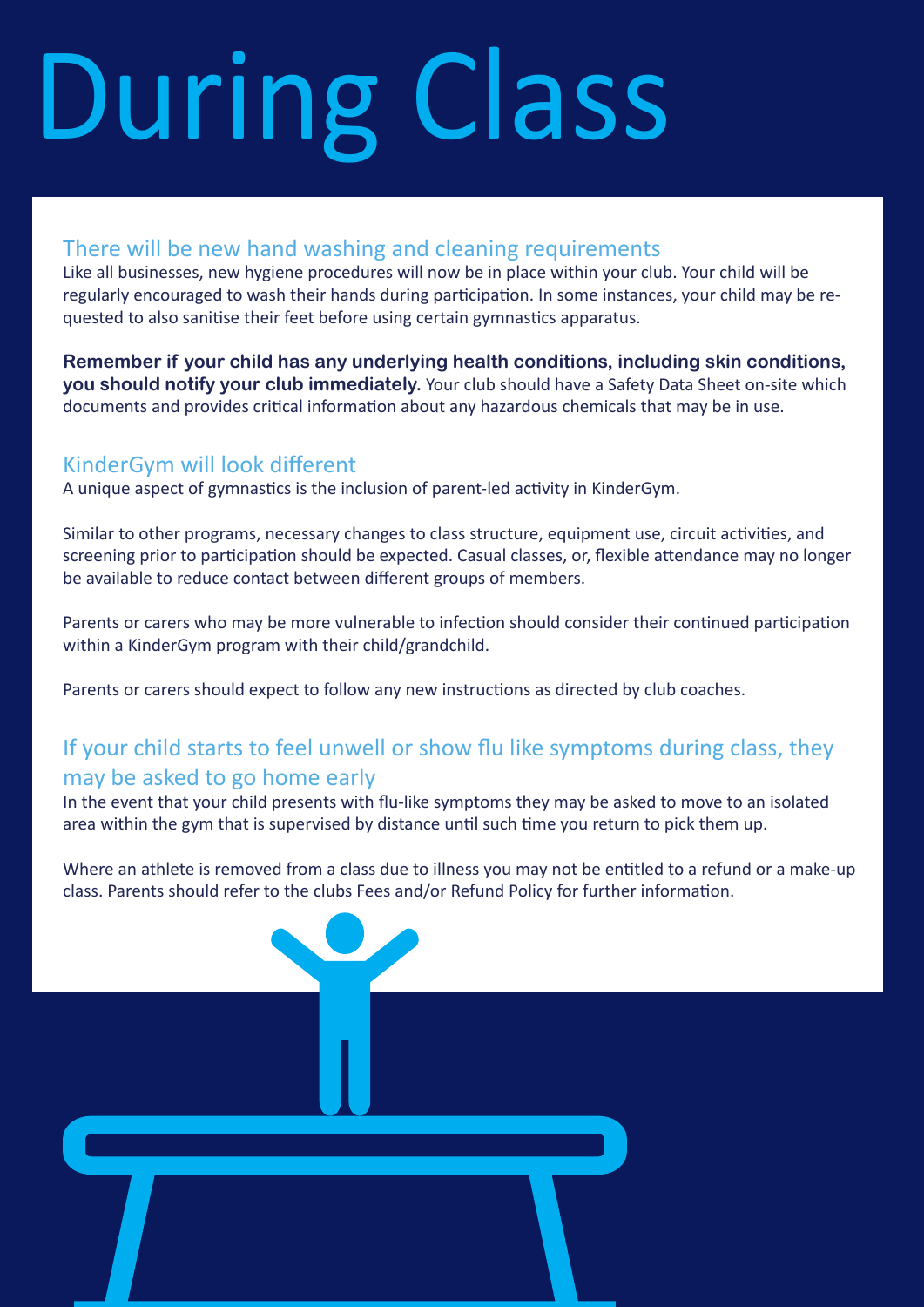# After Class

### Pick up may be different

Your club should inform you of new pick-up procedures, that these areas are well sign-posted, and that your child is in your care prior to discharging them from the clubs duty of care.

### Have a shower when you get home

Despite the rigorous cleaning procedures your club would have implemented, we encourage all athletes to return home and shower to reduce risk of transmission that may occur as a result of the use of any common items, objects or equipment

### If any member of your family feel sick - call us and let us know

If your child presents with any cold or flu-like symptoms following a gymnastics class you should notify the club management immediately. Keeping your club informed of the health of your child helps them keep all children healthy.